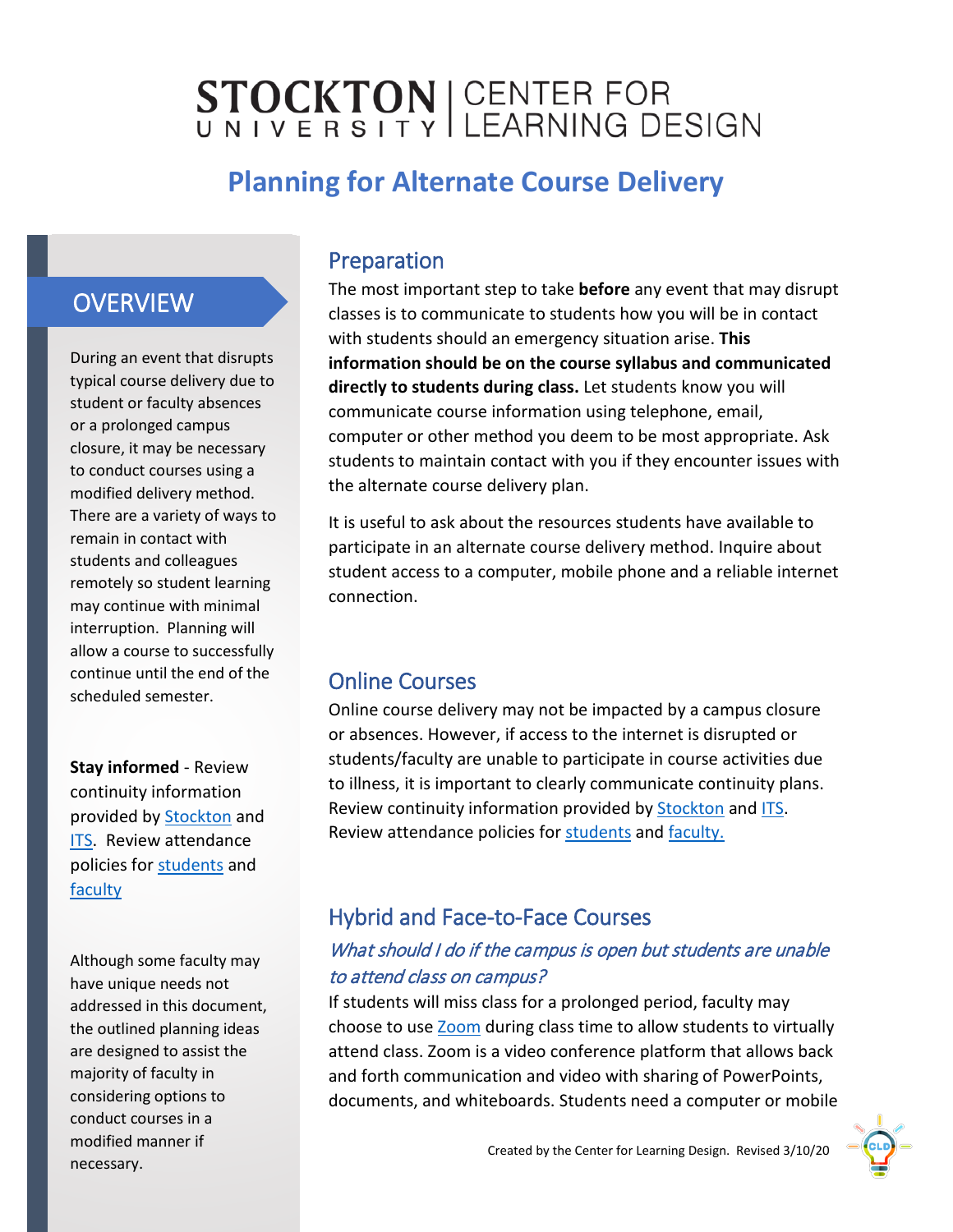# STOCKTON CENTER FOR

# **Planning for Alternate Course Delivery**

device connected to the internet t[o join class](https://www.youtube.com/watch?time_continue=11&v=VnyitUU4DUY&feature=emb_logo) in this manner. Faculty will use a web camera with microphone and the Zoom app.

If live participation is not possible, Zoom may be used to record lectures for students to view at an alternate time.

Every faculty member has a [Zoom account.](https://stockton.zoom.us/) Zoom equipment is available in Stockton classrooms. To learn more about Zoom, vie[w available tutorials.](https://support.zoom.us/hc/en-us)

If Zoom is not a viable option, students may be provided with classroom learning materials on [Blackboard.](https://stockton.edu/blackboard-tutorial/) Faculty may post handouts, lectures, video links and a variety of resources on Blackboard. Students and/or faculty can meet live on Blackboard usin[g Zoom](https://stockton.edu/cld/cld-continuity-planning.html) or [Blackboard](https://help.blackboard.com/Collaborate/Ultra) [Collaborate.](https://help.blackboard.com/Collaborate/Ultra) To start adding course materials to Blackboard, view these [tutorials.](https://stockton.edu/blackboard-tutorial/instructor-tutorials/building-courses.html)

Faculty may choose to use the Stockton [telephone](https://stockton.edu/information-technology/instructional-continuity-planning/voicemail.html) and/or [email](https://stockton.edu/information-technology/instructional-continuity-planning/email-distribution-lists.html) systems to communicate and interact with students.

Review Stockton's [procedure on course attendance.](https://stockton.edu/policy-procedure/documents/procedures/2030.pdf)

#### What should I do if the campus is open but I am unable to teach class on campus?

Faculty may use the same methods listed above if faculty has the capacity to teach. If faculty is unable to teach, it is important to speak to the Dean and follow Stockton procedures related to [faculty](https://stockton.edu/policy-procedure/documents/procedures/6120.pdf) absences and [leaves of absence.](https://www.stockton.edu/policy-procedure/documents/procedures/6153.pdf)

#### What should I do if the campus is closed?

In the event of a campus closing, it is important to pay attention to all official communications sent from the University. Information for conducting a course without a classroom requires faculty to consider in advance how the course will continue. Stockton offers a variety of resources.

If faculty and students have access to a computer/mobile device and internet services, faculty may choose to move assignments, course materials and learning activities to online course delivery using [Blackboard.](https://stockton.edu/blackboard-tutorial/) Blackboard is Stockton's learning management system (LMS) and is the recommended resource for online teaching. All courses have a Blackboard course available. Faculty may learn about Blackboard with available [tutorials.](https://stockton.edu/blackboard-tutorial/instructor-tutorials/index.html) Blackboard allows the conversion of course materials from live, synchronous in-person delivery to asynchronous online delivery through video conferencing, recorded lectures, video links, assigned readings/activities, course

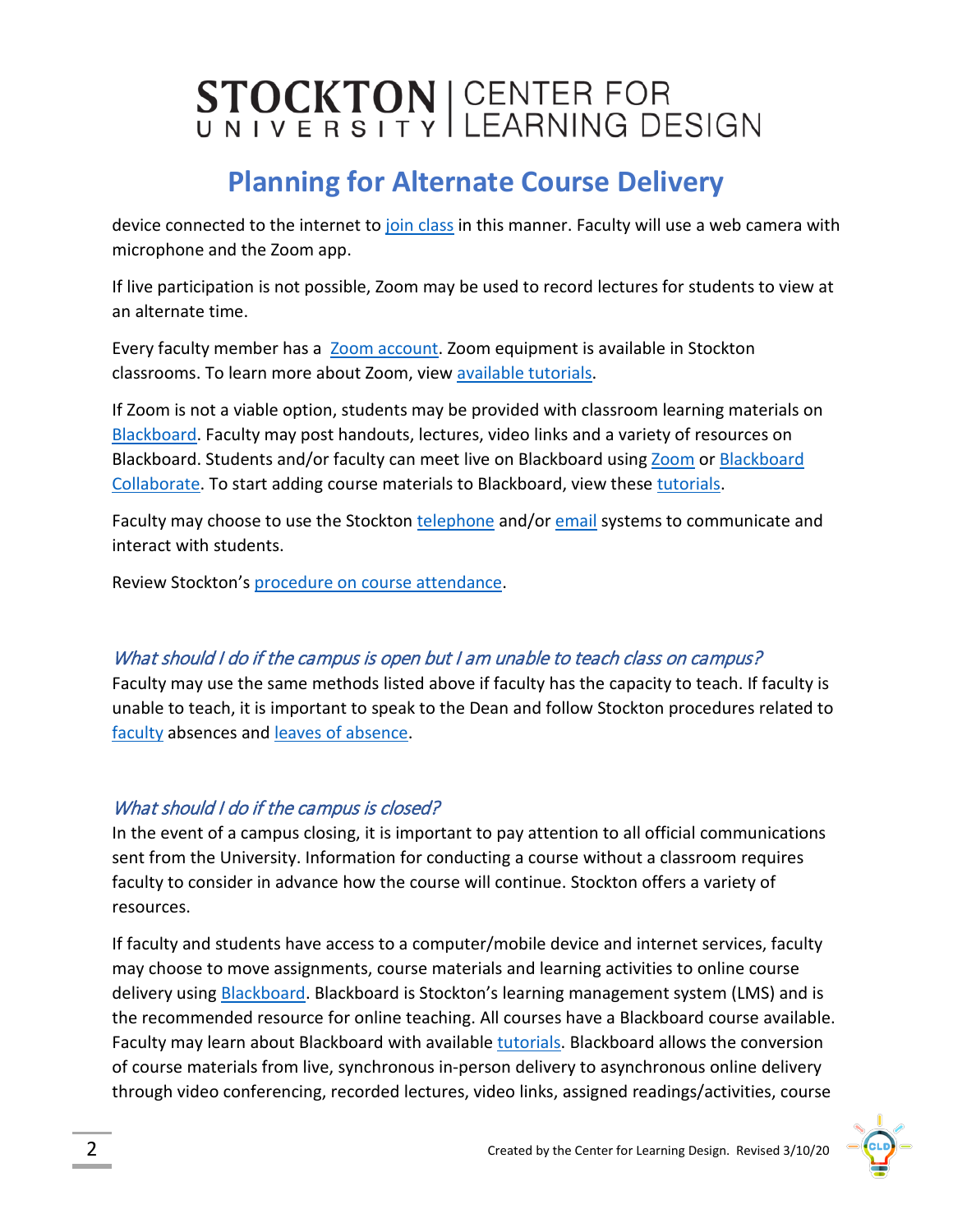# STOCKTON CENTER FOR

# **Planning for Alternate Course Delivery**

modules, online discussions and other learning activities. Faculty may post handouts, lectures, video links and a variety of resources on Blackboard. Students and/or faculty can meet live on Blackboard using [Zoom](https://stockton.edu/cld/cld-continuity-planning.html) or [Blackboard Collaborate.](https://help.blackboard.com/Collaborate/Ultra) To get started adding content to Blackboard, view these [tutorials.](https://stockton.edu/blackboard-tutorial/instructor-tutorials/building-courses.html)

To virtually meet with students, [Zoom](https://stockton.zoom.us/) is a video conference platform that allows back and forth communication and video with sharing of PowerPoints, documents, and whiteboards. Students need a computer or mobile device connected to the internet to [join class](https://www.youtube.com/watch?v=VnyitUU4DUY) in this manner. Faculty will use a computer or mobile device with a web camera and microphone. Zoom may be used to record lectures or meetings for students to view at an alternate time. Every faculty member has a [Zoom account.](https://stockton.zoom.us/) To learn more about Zoom, view [available tutorials.](https://support.zoom.us/hc/en-us)

If faculty and students do not have access to a computer/mobile device and internet services, phone conferencing, email and/or postal mail may be used as methods to continue the learning process.

#### What should I do if I teach a lab, art class, clinical affiliation or service-learning course?

These unique circumstances will require additional continuity planning. Consultation with your Dean, colleagues, or the [Center for Learning Design](https://stockton.edu/cld/index.html) may be useful to find options that will address student learning needs.

## Additional Considerations

As you consider the necessary preparations to make sure you are ready to provide alternate course delivery to ensure course continuity, it is important to test your access and skills with your home equipment including a laptop or desktop computer, webcam, microphone, mobile devices, internet access and phone(s). Make sure you can access your Stockton [voicemail](https://stockton.edu/information-technology/instructional-continuity-planning/voicemail.html) from home. If you have concerns about your readiness to work from a remote location, speak with your Dean.

It is best practice to use the Blackboard course that is automatically created for your course even if teaching a face-to-face course. If the course is currently empty, [create a content area](https://stockton.edu/blackboard-tutorial/instructor-tutorials/building-courses.html) and upload the course syllabus on Blackboard. Let students know that you will post additional materials or announcements on Blackboard if there is a need for alternate course delivery.